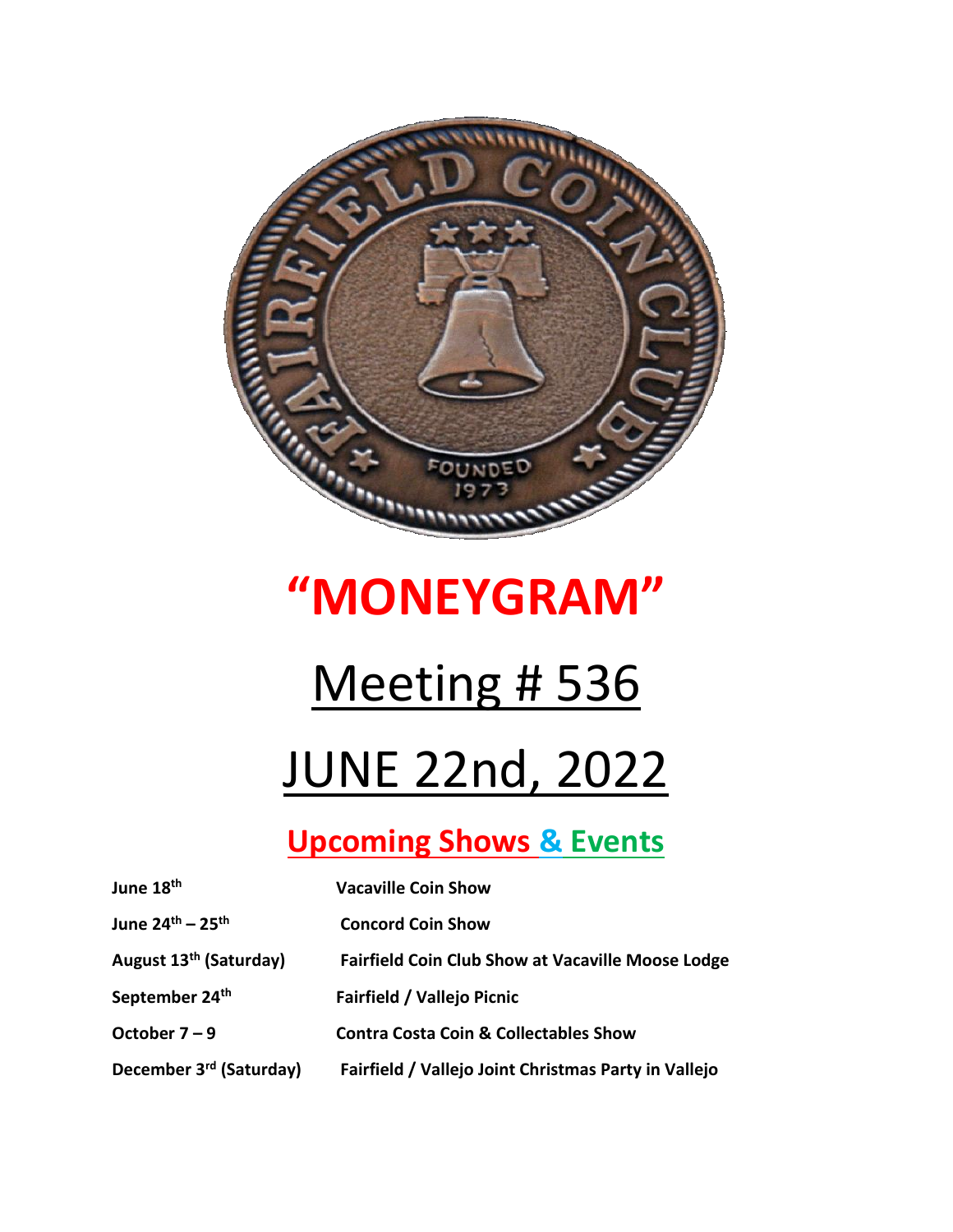### Presidents Message:

 **Greetings. Well, it is almost summer. Start getting ready to travel to all those coin shows and conventions. Buy what you need, sell what you want to get rid of. I want to thank the many of you who came out last month. It was a lot of fun and we did it all and still got out a little bit early from our usual 8:30pm closing. Club business, Show & Tells, Auctions, and Raffles with nice door prizes and more. We hope to see you at the June meeting.** 

 **I want to thank everyone who keeps bringing delicious foods and drinks (unleaded-no alcohol).I also want to thank club members who donate door prizes, coins, paper monies, and other fun nik knacks candy etc. One more shout out and thank you to Michael S. Turrini who called the auction.** 

 **Don't forget, in just 58 days on Saturday August 13th is our Fairfield Coin Club Coin Show in Vacaville at the Moose Lodge from 9 am to 4pm. Please support us by coming out for a few hours and volunteer to set up, clean up, sell raffle tickets, sign up new members, etc. We need you to BUY our Gold & Silver Raffle Tickets. We have 3 gold coins to win and 7 Silver Eagles. Good Luck.** 

**For our June meeting, the theme is "Anything that happens in June" i.e. Weddings, Graduations, Military: D-Day and Flag D-day, a 10 minute talk by Michael S. Turini will conclude and his topic is "What is in the Box". Please bring a "Show & Tell "as I am developing a raffle for those whose names that do a Show & Tell at each meeting will receive a raffle ticket towards a raffle for a Silver Eagle. Pretty neat and easy to do. Just participate.**

**In the near future, we need to be thinking about March 2023 and our Fairfield Coin Clubs 50th Anniversary (1973 to 2023). Come share your thoughts and ideas as we plan for a fun day of recognition, i.e., a banquet? Raffles, Cake & Ice Cream, City Proclamation, club bronze medals/ tokens / casino chips?** 

#### **Themes for the Year 2022**

**July 20th-------------------Speaker? 4th of July "Hot Dogs with all the fixins" Apple pie**

**August 24th --------------Speaker? "What did you buy at our Coin Show"?**

**September 21st---------Speaker? School coins/tokens/ medals**

**September 24th -----------Fairfield / Vallejo Joint Summer Picnic**

**October 26th-------------Speaker? Club PIZZA NIGHT & BINGO: 2 cards for \$10 or 6 cards for \$20 for 8 silver rounds prizes.**

**November 23rd---------Speaker? Nominations / Veteran's Day / Thanksgiving**

**December 3rd----------DARK Please attend the Joint Christmas Party**